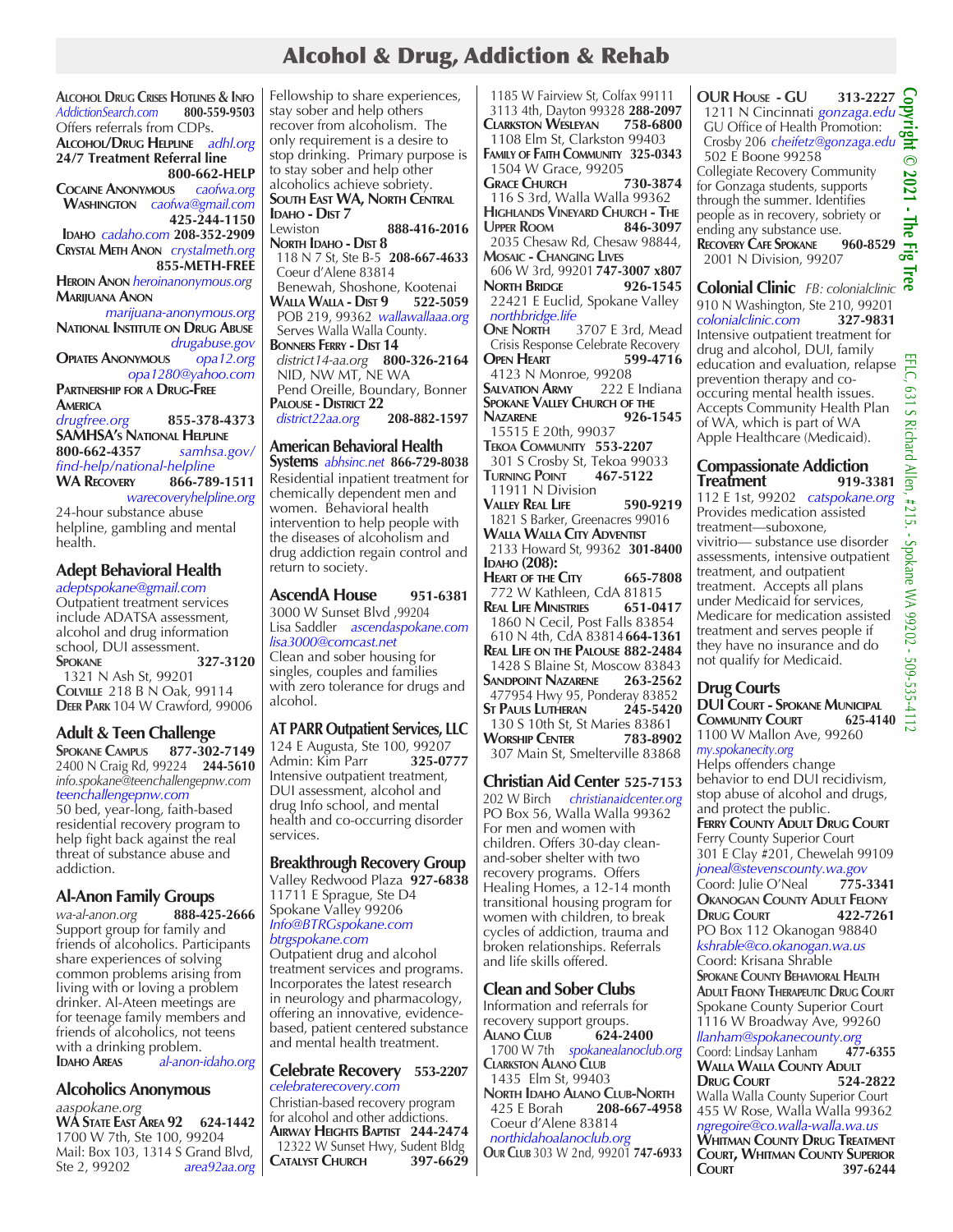PO Box 679, Colfax 99111 *gingerd@co.whitman.wa.us*  Court Coord: Ginger Devorak

## **DUI/Recovery Courts**

**DUI Intensive Supervision Therapeutic Court - Spokane County 477-2920 District Court** *spokanecounty.org* Public Safety Bldg 2nd Flr 1100 W Mallon, 99260**477-2613**  *skoutecky@spokanecounty.org* 

Coord: Shannon Koutecky Handles cases of hard-core drinking drivers who are chemically dependent through comprehensive supervision, treatment services, and a system of incentives and sanctions. **DUI Court - Spokane Municipal COMMUNITY COURT** 

1100 W Mallon Ave, 99260 *my.spokanecity.org* Helps repeat DUI offenders bring about a change in behavior that will end DUI recidivism, stop the abuse of alcohol and drugs, and protect

the public. **Okanogan County DUI court** Okanogan DUI Court c/o OBHC 1007 Koala Dr, Omak 98841<br>swilson@okbhc.org **826-8460**  $swilson@okbhc.org$ Coord: Steve Wilson **Okanogan County Family Dependency Treatment Court** PO Box 432, Okanogan 98840 Coord: Krisana Shrable **422-7261** *kshrable@co.okanogan.wa.us*  **WALLA WALLA COUNTY ADULT<br>RECOVERY COURT 524-2828** 

**RECOVERY COURT** 





**Crisis Residential Center 509-624-2868 Substance Use Disorders - Outpatient 509-532-2000 x 12 Co-Occurring Disorders - Outpatient** 

**Personal or legal problems? DUI? In need of alcohol and drug treatment?**



SPARC has highly trained qualified staff to assist you. For more information and to schedule an appointment, call:

**624-5228 or visit us at 1508 W. 6th Ave. 8 a.m. and 6:30 p.m. - Monday through Friday** *Confidential, discreet services. Public funding available* 

Walla Walla County Superior Court 455 W Rose, Walla Walla 99362 *jgwinn@co.walla-walla.wa.us*  Coord: Jeff Gwinn

**First Step 4 Life 208-717-3881** 1002 Idaho St, Lewiston 83591 *firststep4life.com FB: firststep4life* Recovery, Re-Entry and Resource Center is a private, nonprofit serving people in recovery from substance use disorders and/ or mental health illness. Serves and offers referrals in Nez Perce, Asotin, Lewis and Clearwater counties.

### **Gambling Addiction Gamblers Anonymous**

*gamblersanonymous.org* **251-6997 Country Homes Christian** 8415 N Wall St, 99218 **Spokane Valley** 12412 E Desmet Ave, 99206 **St Pius X Catholic** 625 E Haycraft Ave, CdA 83815 **Problem Gamblers 800-547-6133**

### **Gateway Counseling Services**

140 S Arthur St, Ste 665, 99202 *info@gatewaycounseling.net gatewaycounseling.net* **532-8855** Adult outpatient treatment and therapy including cognitive, behavioral and other therapies, DUI assessment, information and referral. Serves only Eastern WA.

**Good Samaritan Rehabilitation**<br>The Altar 208-664-1453 The Altar **208-664-1453** 901 E Best Ave, CdA 83814 *justinegoodsamveb@gmail.com goodsamrehabilitation.org* Dir: Justine Fellows Offers freedom from drugs and alcohol through a relationship with Jesus Christ. Offers inpatient

with supportive and mentoring ministries with 120-day men's

# shelters and a women's shelter. **Idaho RADAR Center**

c/o Boise State University 2103 University Dr**208-426-3471** Boise 83706 *radar@boisestate.edu radar.boisestate.edu* Information clearing house of resources/referrals for alcohol, tobacco and other drugs, video library and more for Idahoans.

## **Idaho State Liquor Division**

1349 E Beechcraft Ct **208-947-9400** Boise 83716 *liquor.idaho.gov* Provides control over importing, distributing, selling and consuming liquor; prohibits use of alcohol by minors. Addresses questions on licensee permits/ sales or reporting underage drinking.

# **Ideal Option 208-417-8569**

*my.idealoption.org* Meth treatment/recovery program, assessment and more info online.

**Kaiser Permanente** *kp.org* **SPOKANE - RIVERFRONT** 



## **Kootenai Behavioral Health**

2003 Kootenai Health Way *kh.org* Coeur d'Alene 83814 **208-665-4800** Treats children, teens and adults with emotional and psychiatric problems. Acute inpatient hospital treatment, adolescent residential treatment, therapeutic day school, in- and out-patient chemical dependency programs.

#### **Kootenai County Substance Abuse Council 208-773-2118** PO Box 3454, Hayden 83835 *kcsac2016@gmail.com kcsac.net FB: kootenaicountysubstanceabusecouncil* Support and consultation to prevent substance abuse. Shares information with other community groups to eliminate duplication and networks with others involved in prevention and education efforts.

#### **Kootenai Recovery Community Center 208-953-8005**

1621 N 3rd St, Ste 200 Coeur d'Alene 83814 *kootenairecovery.org*

Advocates and supports individuals seeking to initiate or maintain recovery from behavioral health and substance abuse. Includes peer-based



recovery.

- **School for Recovery**
- **Peer led recovery circles**
- **Job training and life skills**
- **Access to resources**

**Membership is FREE and open to everyone; we ask that individuals be 24-hours drug and alcohol free.** 

**214 N Cedar St Spokane, WA 99201 www.RecoveryCafeSpokane.org 509-960-8529**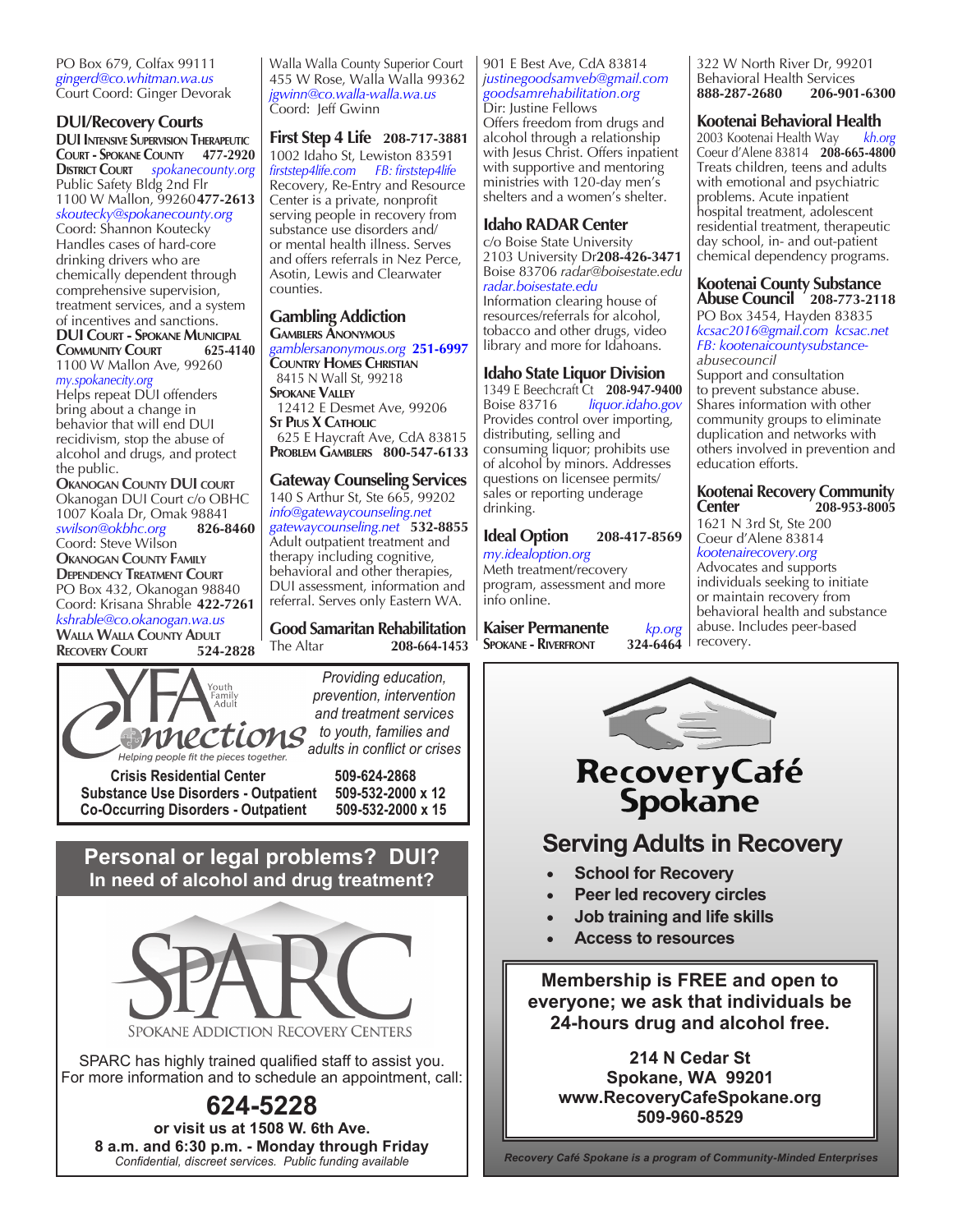### **Latah Recovery Center**

531 S Main, Ste B **208-883-1045** Moscow 83843 *FB: latahrecovery latahrecoverycenter@gmail.com latahrecoverycenter.org* Substance abuse and mental health services, free or low cost.

**LDS Family Services 926-6581 WA Spokane Office208-457-0412** 11707 E Sprague, Ste 202, 99206 *providentliving.org* Addiction recovery and counseling, general addiction and pornography addiction.

**Lord's Ranch 292-0178 World Harvest Missions 292-1000** 2932 Fertile Valley, Newport 99156 PO Box 280, Elk 99009

*adriansimila@yahoo.com* Adrian Simila*worldharvestmissions.org* Helps men rehabilitate from alcohol/drug abuse, especially those who have tried a number of other treatment programs.

## **Maddie's Place***maddiesplace.org* PO Box 2144, 99210

*tricia.hughes@maddiesplace.org* Free-standing recovery nursery for babies experiencing withdrawal due to prenatal substance exposure.

## **Man Fisher Ministries826-5699**

16 S Main St, Omak 98841 Christian-based assistance for overcoming drugs and alcohol.

**NAOMI 926-6492**

11302 E Broadway, Spokane Valley 99206 F*B: naomicommunity info@naomicommunity.org naomicommunity.org* 

Exec Dir: Angela Slabaugh Women's Coord: Sara Cardwell Transformational community for women committed to recovery from dependency. Offers growth and accountability through community groups, wellness activities and housing.

## **Narcotics Anonymous**

**Washington - North ID Region** PO Box 55064, Shoreline 98155 *chairperson@wnirna.org wnirna.org* Men and women meet in fellowship to help each other find recovery from drug addiction.<br>**NEWA** *newana.* **NE WA** *newana.org* 24 hr hotline

 PO Box 945, 99210 **Lewiston/Clarkston208-786-7632**

**Moscow/Pullman 208-883-5006 BLUE MOUNTAIN**  PO Box 1011, Walla Walla 99362  *bluemtnarea-na.org*

**NORTHERN PANHANDLE**<br>PO Box 2429 8 PO Box 2429 **800-624-3577** Sandpoint 83864*sandpointna.org*

**New Horizon Care Centers**<br>ADMIN BUILDING 624-1244 **ADMIN BUILDING** 2317 W 3rd Ave, 99201

POB 4627, 99220 *nhccspokane.org* Assessments and mental health counseling sessions are available via phone. Accepts WA Apple Healthcare (Medicaid). Inpatient and outpatient treatment, shortterm drug rehab, intensive and regular outpatient treatment.<br>**ISABELLA HOUSE** 624-1244

**ISABELLA HOUSE**  2308 W 3rd Ave, 99201 180-day residential substance abuse treatment for women 18+ who are pregnant or parenting a child under 6 referred by state assessment centers. Emphasis on therapeutic child care and reunification of mother and child. Bilingual services and transitional housing available.

#### **New Horizon Outpatient 838-6092** 701 E 3rd Ave, 99202

 15407 E Mission Ave **927-1543** Spokane Valley 99037  *dkrienke@nhccspokane.org* Assists patients with identified problems associated with substance abuse, such as gambling, financial problems, failure in school, domestic violence or child abuse. For these patients,

program provides individualized treatment plans, family support/counseling, financial counseling and aftercare in both individual and group therapy settings.

#### **Parent-Child Assistance Program (PCAP) 838-6092 x 601 or 622** 725 E 3rd, 99202

Case management for women who abused chemicals during pregnancy, are in 12 months postpartum and not connected to services or resources. Help mothers build and maintain healthier independent substance

#### free lives.<br>SUNRAY COURT **Sunray Court 456-5465 x401** 518 S Browne, 99204

 *intake@nhccspokane.org* Long-term residential and/or intensive inpatient treatment for males 18+ with drug/alcohol dependence. Team-guided collaborative model with case management and referrals to outpatient counselling, clean & sober housing. Payment includes Medicaid & private insurance.<br>TRANSITION HOUSING 624-1244 **Transition Housing 624-1244**

 2318 W 3rd, 99201 Offers clean and sober transitional housing for individuals who have finished a treatment program.

# **North Idaho Crisis Center**

2195 Ironwood, Ste D Coeur d'Alene 83814 **208-625-4884** *nicrisiscenter.org* Serves men and women from Idaho's 10 northern counties, ages 18 and older with behavioral health or substance

abuse issues.

#### **Overeaters Anonymous** *oa.org*

Fellowship for those recovering from compulsive overeating in Eastern WA, North ID and BC.

## **Oxford Housing800-562-1240** *oxfordhouse.org*

**State-wide contacts:** 2411 E Marshall, 99207 *stacie@oxfordhouse.us* **619-3734** Outreach: Stacie Hatfield Offers men, women—single or with children—housing while in transition from chemical dependency. Locations online.<br>WA CHAPTER 3 964-6438 **WA CHAPTER 3**  3407 E 29th, 99223 Autry Stills  *autry.stills@yahoo.com* **WA Chapter 17** Meri Hipperson 1016 W Jackson, 99205**342-8328**  *chapter17@oxfordhouse.us* **WA CHAPTER 22**  1105 W 17th Pl, Kennewick 99337  *chapter22@oxfordhouse.us* Margi Suarez Walla Walla County **WA Chapter 27** Jerry Walton 1111 S Whipple, 99206**217-7270**  *chapter27@oxfordhouse.us*

## **Peer Spokane 867-3778**

425 W 1st, 99201 *peerspokane.org/*  Cultivates healthy lives through peer emotional support and development services to the greater Spokane community embracing mental health, chemical and behavioral addiction, and chronic illness. Services include peer coaching, peer support groups, supportive housing, employment and connections to resources.

## **Pioneer Human Services**

*pioneerhumanservices.org*  Accepts WA Apple Healthcare (Medicaid).

#### **Pioneer Center East**

3400 W Garland, 99207 **325-2355** Provides recovery care and rehab services such as inpatient drug rehab, short term drug rehab and others to clients in Spokane and surrounding areas. Helps people overcome their substance use disorders and achieve full recovery. **West Boone Site 325-7232**

910 W Boone, 99201 Outpatient treatment accepts people with co-occurring mental health and substance abuse disorder.

# **Port of Hope 208-664-3300**

218 N 23rd St *portofhopecenters.org* Coeur d'Alene 83814 **800-245-6132** Adult assessments, social detox, post acute withdrawal stabilization, residential halfway house, intensive and non-intensive outpatient care, education and aftercare.

## **Reclaim Project Recovery**

527 S Cannon St, 99201 *info@reclaimprojectnw.org reclaimprojectnw.org* **435-6708** An active sober community of men and women in recovery from drugs, alcohol and other adverse conditions.

#### **Recovery Café Spokane Community-Minded Enterprises**

2001 N Division, 99207 **960-8529** *RecoveryCafe@community-minded.org community-minded.org/recoverycafe/* Mngr: Christine McMackin Serves people in recovery. Operates on state, federal and private funding, as well as donations. Has about 175 active members and focuses on serving people in Spokane County.

## **Recovery Community Services -State Opioid Response**

**Community-Minded Enterprises** Coord: Dorothy Poppe **385-5266** *dorothyp@community-minded.org recoverycafespokane.org* 

#### **Reformers Unanimous** *rurecovery.com*

**Faith Baptist** 2804 E Euclid, 99207 *Faithbaptistspokane.com* **482-6101**

Dinner 7, F participants only<br>**LIBERTY BAPTIST** 309-713-6 **Liberty Baptist 309-713-6784**  5 Romans Rd, Republic 99166 *robert.w.meyer@gmail.com*

**Peniel Ranch Bible** 2500 Columbia River Rd, Okanogan 98840 **557-3734**  *dennisndarlene@hughes.net*

#### **Rising Strong 960-8632 Catholic Charities Eastern WA** 1960 N Holy Names Ct, 99224

*cceasternwa.org* Family-centered drug treatment and housing program with support and assessment for families with children at risk of entering foster care due to parental struggles with substance abuse.

**Rising Sun Sober Living - Lewiston 208-898-4668** 

## **Riverside Recovery Center**

3710 N Monroe, 99205 **328-5234**  *riversidespokane.com* Provides care for substance use

disorders, a drug rehab center for addiction treatment and aftercare.

#### **Royal Life Center at Spokane Heights 877-RECOVERY** 524 E Francis, 99208 **877-732-6837**

*spokaneheightsdetox.com* Serves individuals suffering from substance abuse and addiction, including medical detox, residential inpatient treatment, multi-tier outpatient programming, and long-term sober living.